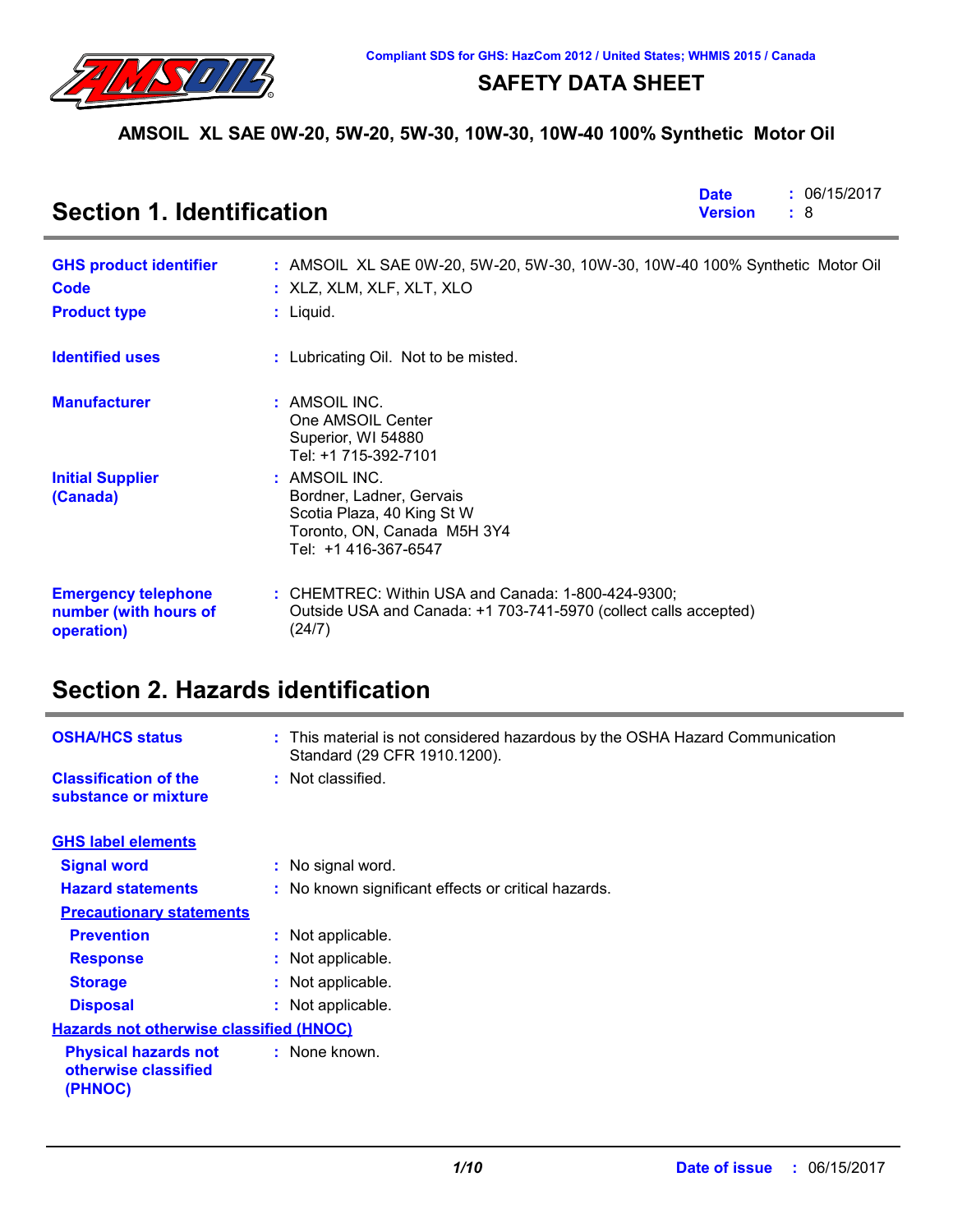**Health hazards not otherwise classified (HHNOC)**

**:** None known.

# **Section 3. Composition/information on ingredients**

| <b>Substance/mixture</b>                | : Mixture        |
|-----------------------------------------|------------------|
| Other means of<br><b>identification</b> | : Not available. |
|                                         |                  |

| <b>CAS number/other identifiers</b> |                           |
|-------------------------------------|---------------------------|
| <b>CAS number</b>                   | : Not applicable.         |
| <b>Product code</b>                 | : XLZ, XLM, XLF, XLT, XLO |

**There are no ingredients present which, within the current knowledge of the supplier and in the concentrations applicable, are classified as hazardous to health or the environment and hence require reporting in this section. Occupational exposure limits, if available, are listed in Section 8.**

# **Section 4. First aid measures**

#### **Description of necessary first aid measures**

| <b>Eye contact</b>  | : Immediately flush eyes with plenty of water, occasionally lifting the upper and lower<br>eyelids. Check for and remove any contact lenses. Get medical attention if irritation<br>occurs.                                                                                                                                                            |
|---------------------|--------------------------------------------------------------------------------------------------------------------------------------------------------------------------------------------------------------------------------------------------------------------------------------------------------------------------------------------------------|
| <b>Inhalation</b>   | : Remove victim to fresh air and keep at rest in a position comfortable for breathing. Get<br>medical attention if symptoms occur.                                                                                                                                                                                                                     |
| <b>Skin contact</b> | : Flush contaminated skin with plenty of water. Remove contaminated clothing and<br>shoes. Get medical attention if symptoms occur.                                                                                                                                                                                                                    |
| <b>Ingestion</b>    | : Wash out mouth with water. Remove victim to fresh air and keep at rest in a position<br>comfortable for breathing. If material has been swallowed and the exposed person is<br>conscious, give small quantities of water to drink. Do not induce vomiting unless<br>directed to do so by medical personnel. Get medical attention if symptoms occur. |

|                                       | <b>Most important symptoms/effects, acute and delayed</b> |
|---------------------------------------|-----------------------------------------------------------|
| <b>Potential acute health effects</b> |                                                           |
| <b>Eye contact</b>                    | : No known significant effects or critical hazards.       |
| <b>Inhalation</b>                     | : No known significant effects or critical hazards.       |
| <b>Skin contact</b>                   | : No known significant effects or critical hazards.       |
| <b>Ingestion</b>                      | : No known significant effects or critical hazards.       |
| <b>Over-exposure signs/symptoms</b>   |                                                           |
| <b>Eve contact</b>                    | : No known significant effects or critical hazards.       |
| <b>Inhalation</b>                     | : No known significant effects or critical hazards.       |
| <b>Skin contact</b>                   | : No known significant effects or critical hazards.       |
| <b>Ingestion</b>                      | : No known significant effects or critical hazards.       |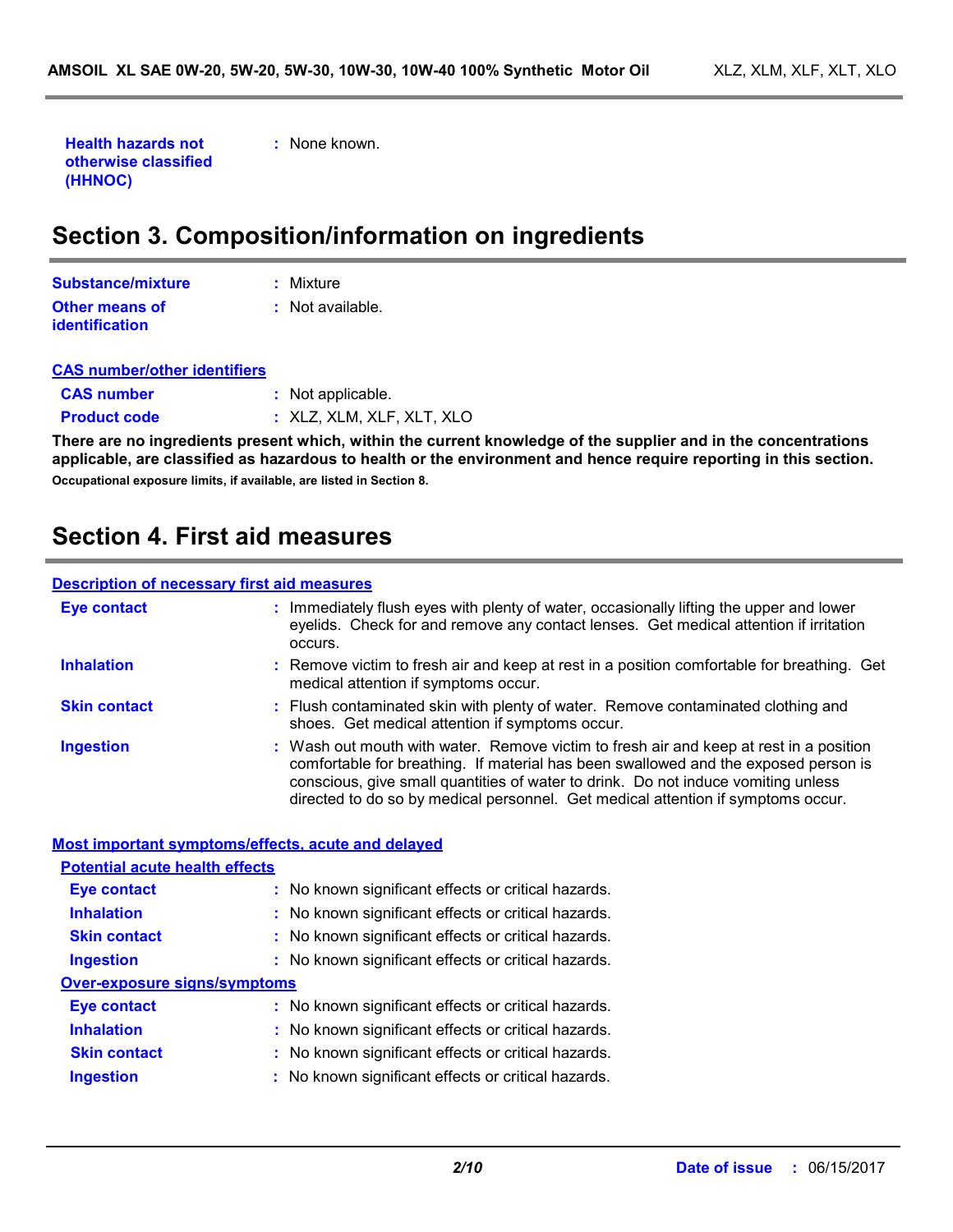|                                   | Indication of immediate medical attention and special treatment needed, if necessary                                           |
|-----------------------------------|--------------------------------------------------------------------------------------------------------------------------------|
| <b>Notes to physician</b>         | : Treat symptomatically. Contact poison treatment specialist immediately if large<br>quantities have been ingested or inhaled. |
| <b>Specific treatments</b>        | : No specific treatment.                                                                                                       |
| <b>Protection of first-aiders</b> | : No action shall be taken involving any personal risk or without suitable training.                                           |

**See toxicological information (Section 11)**

# **Section 5. Fire-fighting measures**

| <b>Extinguishing media</b>                               |                                                                                                                                                                                                     |  |
|----------------------------------------------------------|-----------------------------------------------------------------------------------------------------------------------------------------------------------------------------------------------------|--|
| <b>Suitable extinguishing</b><br>media                   | : Use an extinguishing agent suitable for the surrounding fire.                                                                                                                                     |  |
| <b>Unsuitable extinguishing</b><br>media                 | : None known.                                                                                                                                                                                       |  |
| <b>Specific hazards arising</b><br>from the chemical     | : In a fire or if heated, a pressure increase will occur and the container may burst.                                                                                                               |  |
| <b>Hazardous thermal</b><br>decomposition products       | : No specific data.                                                                                                                                                                                 |  |
| <b>Special protective actions</b><br>for fire-fighters   | : Promptly isolate the scene by removing all persons from the vicinity of the incident if<br>there is a fire. No action shall be taken involving any personal risk or without suitable<br>training. |  |
| <b>Special protective</b><br>equipment for fire-fighters | Fire-fighters should wear appropriate protective equipment and self-contained breathing<br>apparatus (SCBA) with a full face-piece operated in positive pressure mode.                              |  |

# **Section 6. Accidental release measures**

|                                  |     | Personal precautions, protective equipment and emergency procedures                                                                                                                                                             |
|----------------------------------|-----|---------------------------------------------------------------------------------------------------------------------------------------------------------------------------------------------------------------------------------|
| For non-emergency<br>personnel   |     | : Put on appropriate personal protective equipment.                                                                                                                                                                             |
| For emergency responders         | -11 | If specialized clothing is required to deal with the spillage, take note of any information in<br>Section 8 on suitable and unsuitable materials. See also the information in "For non-<br>emergency personnel".                |
| <b>Environmental precautions</b> |     | : Avoid dispersal of spilled material and runoff and contact with soil, waterways, drains<br>and sewers. Inform the relevant authorities if the product has caused environmental<br>pollution (sewers, waterways, soil or air). |

**Methods and materials for containment and cleaning up**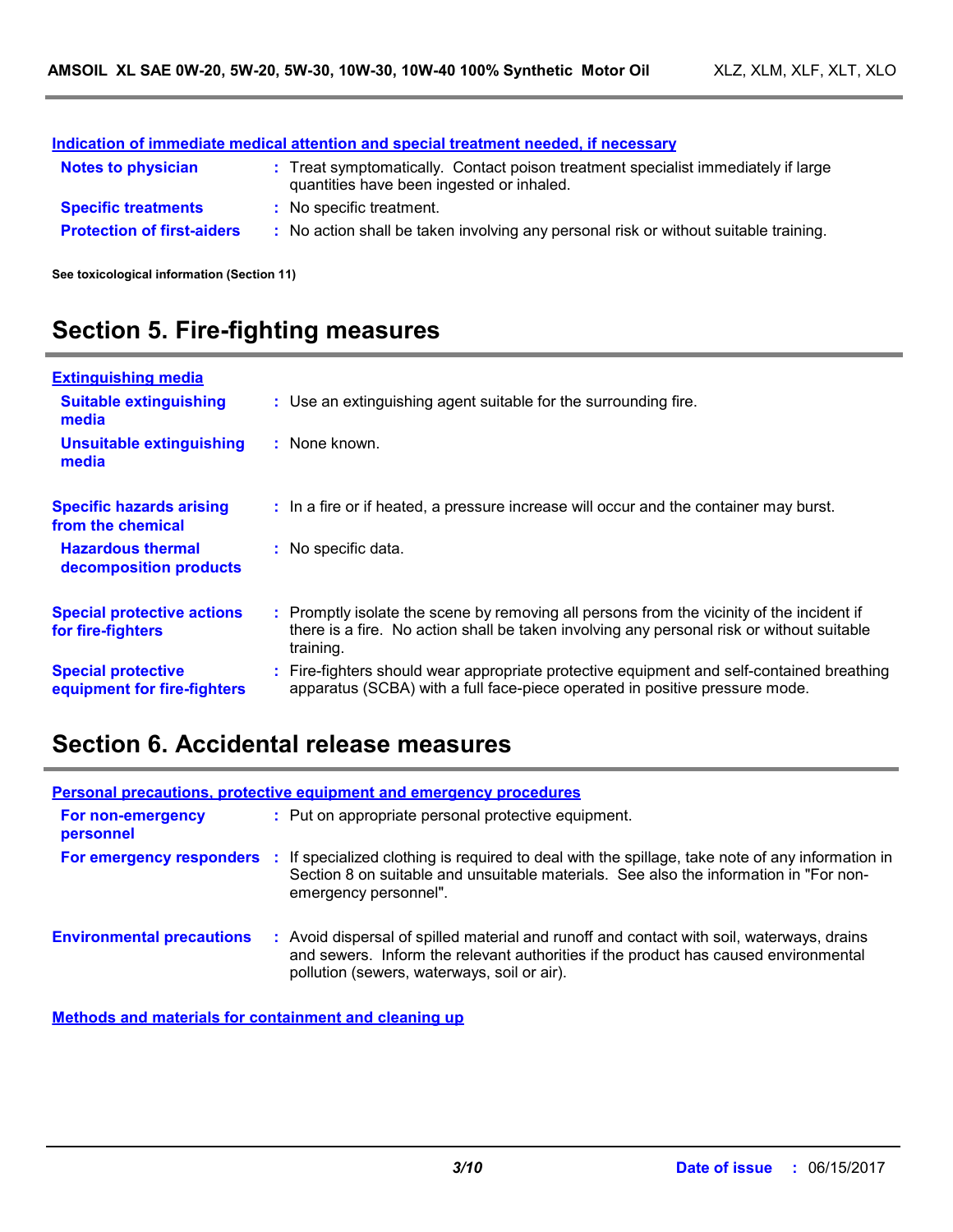**Spill** Stop leak if without risk. Move containers from spill area. Prevent entry into sewers, water courses, basements or confined areas. Wash spillages into an effluent treatment plant or proceed as follows. Contain and collect spillage with non-combustible, absorbent material e.g. sand, earth, vermiculite or diatomaceous earth and place in container for disposal according to local regulations (see Section 13). Dispose via a licensed waste disposal contractor. Note: see Section 1 for emergency contact information and Section 13 for waste disposal.

### **Section 7. Handling and storage**

| <b>Precautions for safe handling</b>                                      |                                                                                                                                                                                                                                                                                                                                                                                                                                                                                                                                                                                    |
|---------------------------------------------------------------------------|------------------------------------------------------------------------------------------------------------------------------------------------------------------------------------------------------------------------------------------------------------------------------------------------------------------------------------------------------------------------------------------------------------------------------------------------------------------------------------------------------------------------------------------------------------------------------------|
| <b>Protective measures</b>                                                | : Put on appropriate personal protective equipment (see Section 8). Avoid contact with<br>used product. Do not reuse container.                                                                                                                                                                                                                                                                                                                                                                                                                                                    |
| <b>Advice on general</b><br>occupational hygiene                          | : Eating, drinking and smoking should be prohibited in areas where this material is<br>handled, stored and processed. Workers should wash hands and face before eating,<br>drinking and smoking. Remove contaminated clothing and protective equipment before<br>entering eating areas. See also Section 8 for additional information on hygiene<br>measures.                                                                                                                                                                                                                      |
| <b>Conditions for safe storage,</b><br>including any<br>incompatibilities | : Store in accordance with local regulations. Store in original container protected from<br>direct sunlight in a dry, cool and well-ventilated area, away from incompatible materials<br>(see Section 10) and food and drink. Keep container tightly closed and sealed until<br>ready for use. Containers that have been opened must be carefully resealed and kept<br>upright to prevent leakage. Do not store in unlabeled containers. Use appropriate<br>containment to avoid environmental contamination. See Section 10 for incompatible<br>materials before handling or use. |

## **Section 8. Exposure controls/personal protection**

| <b>Control parameters</b> |
|---------------------------|
|---------------------------|

#### **Occupational exposure limits**

**Under conditions which may generate mists, the following exposure limits are recommended: ACGIH TLV TWA: 5 mg/m³ ; STEL: 10 mg/m³.**

| <b>United States</b><br>None known.               |                                                                                                                                                                  |
|---------------------------------------------------|------------------------------------------------------------------------------------------------------------------------------------------------------------------|
| <b>Canada</b>                                     |                                                                                                                                                                  |
| <b>Occupational exposure limits</b>               |                                                                                                                                                                  |
| None.                                             |                                                                                                                                                                  |
| <b>Appropriate engineering</b><br><b>controls</b> | : Good general ventilation should be sufficient to control worker exposure to airborne<br>contaminants.                                                          |
| <b>Environmental exposure</b><br><b>controls</b>  | : Emissions from ventilation or work process equipment should be checked to ensure<br>they comply with the requirements of environmental protection legislation. |

#### **Individual protection measures**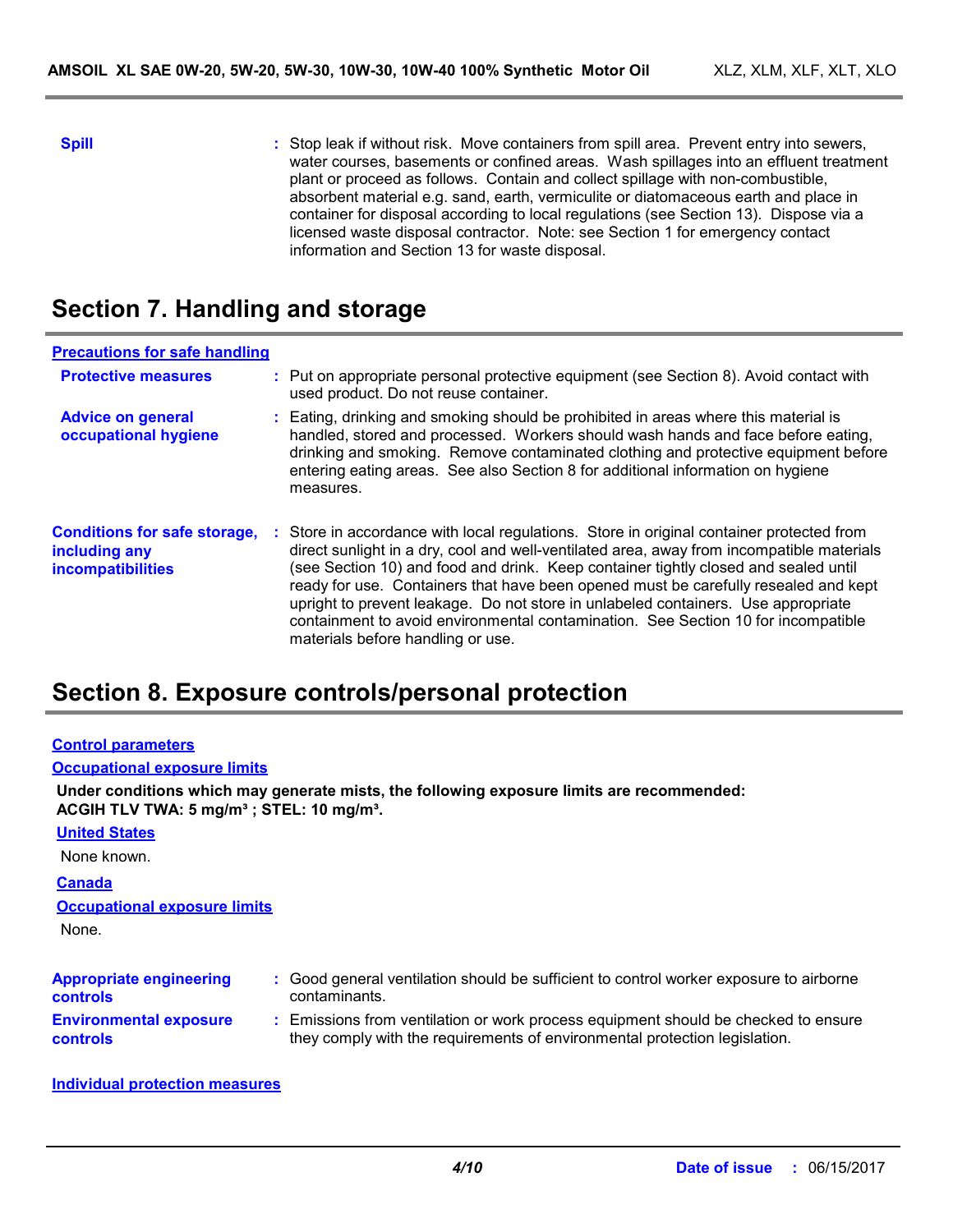| <b>Hygiene measures</b>       | : Wash hands, forearms and face thoroughly after handling chemical products, before<br>eating, smoking and using the lavatory and at the end of the working period.<br>Appropriate techniques should be used to remove potentially contaminated clothing.<br>Wash contaminated clothing before reusing. Ensure that eyewash stations and safety<br>showers are close to the workstation location. |
|-------------------------------|---------------------------------------------------------------------------------------------------------------------------------------------------------------------------------------------------------------------------------------------------------------------------------------------------------------------------------------------------------------------------------------------------|
| <b>Eye/face protection</b>    | : Safety eyewear complying with an approved standard should be used when a risk<br>assessment indicates this is necessary to avoid exposure to liquid splashes, mists,<br>gases or dusts. If contact is possible, the following protection should be worn, unless<br>the assessment indicates a higher degree of protection: safety glasses with side-<br>shields.                                |
| <b>Skin protection</b>        |                                                                                                                                                                                                                                                                                                                                                                                                   |
| <b>Hand protection</b>        | : Chemical-resistant, impervious gloves complying with an approved standard should be<br>worn at all times when handling chemical products if a risk assessment indicates this is<br>necessary.                                                                                                                                                                                                   |
| <b>Body protection</b>        | : Personal protective equipment for the body should be selected based on the task being<br>performed and the risks involved and should be approved by a specialist before<br>handling this product.                                                                                                                                                                                               |
| <b>Other skin protection</b>  | : Appropriate footwear and any additional skin protection measures should be selected<br>based on the task being performed and the risks involved and should be approved by a<br>specialist before handling this product.                                                                                                                                                                         |
| <b>Respiratory protection</b> | : Based on the hazard and potential for exposure, select a respirator that meets the<br>appropriate standard or certification. Respirators must be used according to a<br>respiratory protection program to ensure proper fitting, training, and other important<br>aspects of use.                                                                                                               |

# **Section 9. Physical and chemical properties**

| <b>Appearance</b>                                 |                                                            |
|---------------------------------------------------|------------------------------------------------------------|
| <b>Physical state</b>                             | $:$ Liquid.                                                |
| Color                                             | $:$ Amber.                                                 |
| <b>Odor</b>                                       | : Mild hydrocarbon.                                        |
| <b>Odor threshold</b>                             | : Not available.                                           |
| pH                                                | : Not available.                                           |
| <b>Melting point</b>                              | : $-48$ to $-44^{\circ}$ C ( $-54.4$ to $-47.2^{\circ}$ F) |
| <b>Boiling point</b>                              | : Not available.                                           |
| <b>Flash point</b>                                | : Open cup: 210 to 238°C (410 to 460.4°F) [Cleveland.]     |
| <b>Evaporation rate</b>                           | : Not available.                                           |
| <b>Flammability (solid, gas)</b>                  | : Not available.                                           |
| Lower and upper explosive<br>(flammable) limits   | : Not available.                                           |
| <b>Vapor pressure</b>                             | $:$ Not available.                                         |
| <b>Vapor density</b>                              | : Not available.                                           |
| <b>Relative density</b>                           | $: 0.8468$ to 0.8545                                       |
| <b>Solubility</b>                                 | $:$ Not available.                                         |
| <b>Partition coefficient: n-</b><br>octanol/water | : Not available.                                           |
| <b>Auto-ignition temperature</b>                  | : Not available.                                           |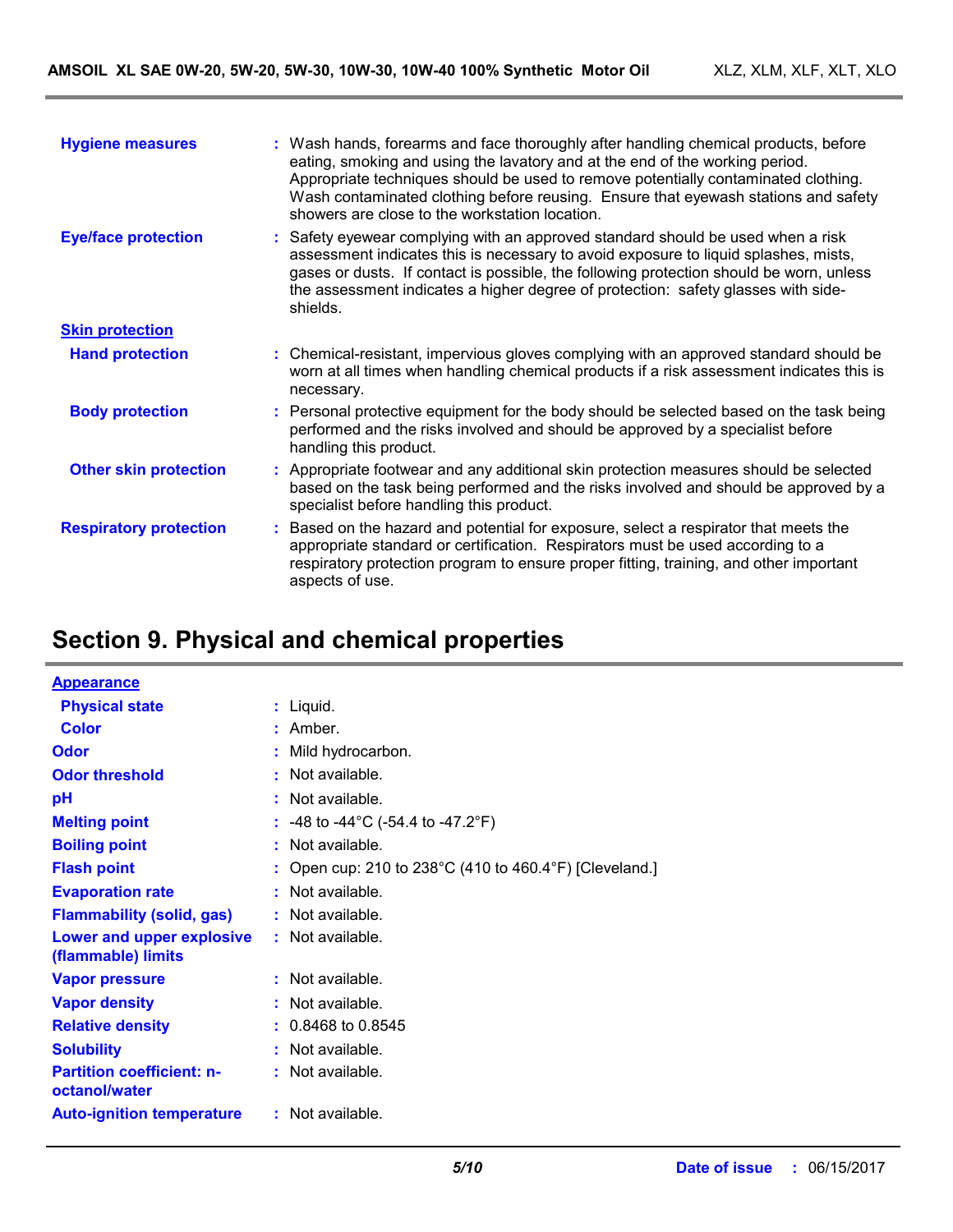| <b>Decomposition temperature : Not available.</b> |                                                                                                                                                      |
|---------------------------------------------------|------------------------------------------------------------------------------------------------------------------------------------------------------|
| <b>Viscosity</b>                                  | : Kinematic: 0.087 to 0.157 cm <sup>2</sup> /s (8.7 to 15.7 cSt) (100 °C)<br>Kinematic: 0.458 to 1.034 cm <sup>2</sup> /s (45.8 to 103.4 cSt) (40°C) |
| <b>Volatility</b>                                 | : Not available.                                                                                                                                     |

# **Section 10. Stability and reactivity**

| <b>Reactivity</b>                            | : No specific test data related to reactivity available for this product or its ingredients. |
|----------------------------------------------|----------------------------------------------------------------------------------------------|
| <b>Chemical stability</b>                    | : The product is stable.                                                                     |
| <b>Possibility of hazardous</b><br>reactions | : Under normal conditions of storage and use, hazardous reactions will not occur.            |
| <b>Conditions to avoid</b>                   | : No specific data.                                                                          |
| <b>Incompatible materials</b>                | : Reactive or incompatible with the following materials: oxidizing materials.                |
|                                              |                                                                                              |

# **Section 11. Toxicological information**

| Information on toxicological effects                                                                     |
|----------------------------------------------------------------------------------------------------------|
| <b>Acute toxicity</b>                                                                                    |
| There is no data available.                                                                              |
| <b>Irritation/Corrosion</b>                                                                              |
| There is no data available.                                                                              |
| <b>Sensitization</b>                                                                                     |
| There is no data available.                                                                              |
| <b>Carcinogenicity</b>                                                                                   |
| There is no data available.                                                                              |
| <b>Specific target organ toxicity (single exposure)</b>                                                  |
| There is no data available.                                                                              |
| <b>Specific target organ toxicity (repeated exposure)</b>                                                |
| There is no data available.                                                                              |
| <b>Aspiration hazard</b>                                                                                 |
| There is no data available.                                                                              |
|                                                                                                          |
| Information on the likely<br>: Dermal contact. Eye contact. Inhalation. Ingestion.<br>routes of exposure |
| <b>Potential acute health effects</b>                                                                    |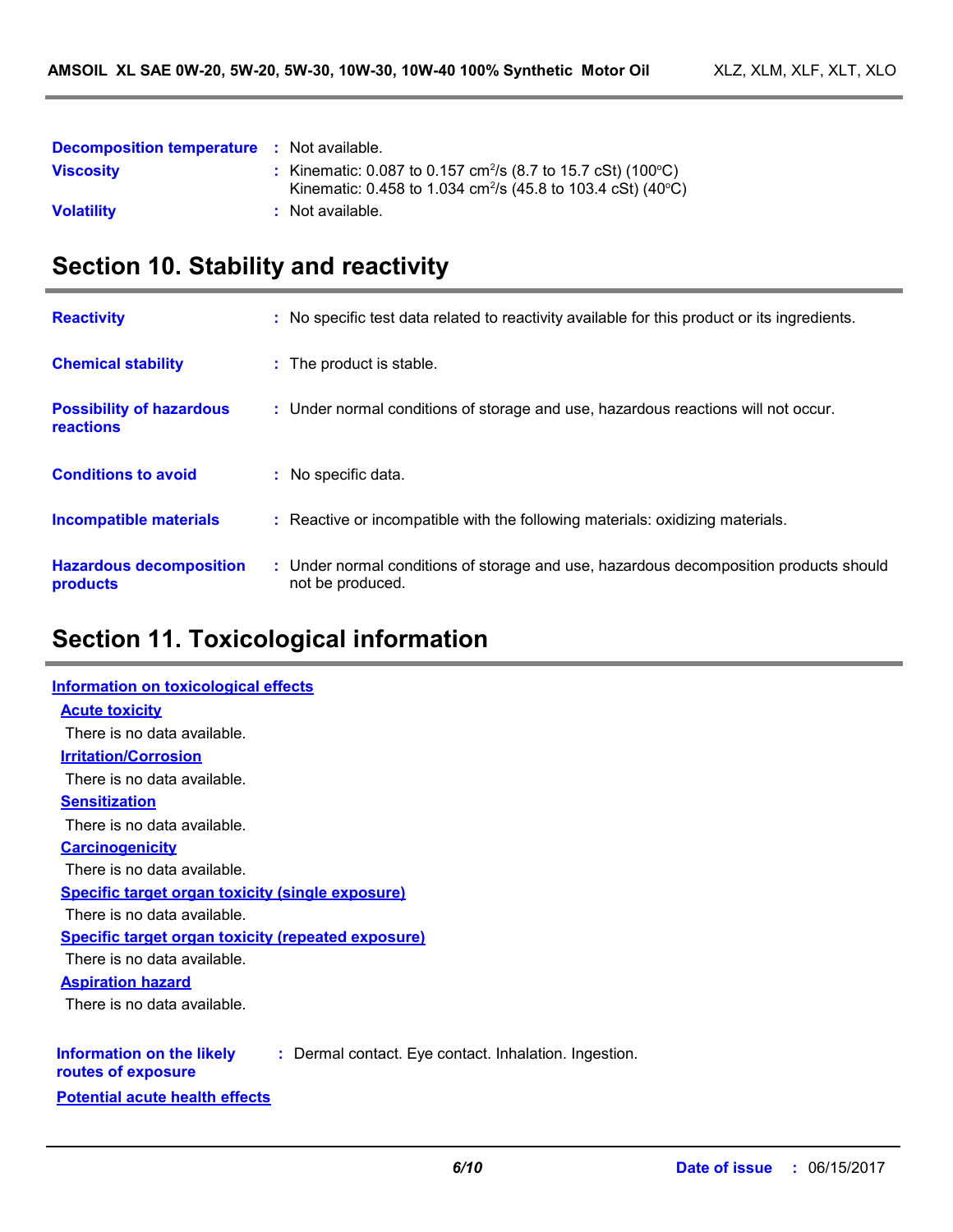| <b>Eye contact</b>                                                                  | : No known significant effects or critical hazards.                                      |  |  |  |  |
|-------------------------------------------------------------------------------------|------------------------------------------------------------------------------------------|--|--|--|--|
| <b>Inhalation</b>                                                                   | : No known significant effects or critical hazards.                                      |  |  |  |  |
| <b>Skin contact</b>                                                                 | No known significant effects or critical hazards.                                        |  |  |  |  |
| <b>Ingestion</b>                                                                    | No known significant effects or critical hazards.                                        |  |  |  |  |
|                                                                                     |                                                                                          |  |  |  |  |
| <b>Symptoms related to the physical, chemical and toxicological characteristics</b> |                                                                                          |  |  |  |  |
| <b>Eye contact</b>                                                                  | : No known significant effects or critical hazards.                                      |  |  |  |  |
| <b>Inhalation</b>                                                                   | : No known significant effects or critical hazards.                                      |  |  |  |  |
| <b>Skin contact</b>                                                                 | No known significant effects or critical hazards.                                        |  |  |  |  |
| <b>Ingestion</b>                                                                    | : No known significant effects or critical hazards.                                      |  |  |  |  |
|                                                                                     |                                                                                          |  |  |  |  |
|                                                                                     | Delayed and immediate effects and also chronic effects from short and long term exposure |  |  |  |  |
| <b>Short term exposure</b>                                                          |                                                                                          |  |  |  |  |
| <b>Potential immediate</b><br>effects                                               | : No known significant effects or critical hazards.                                      |  |  |  |  |
| <b>Potential delayed effects</b>                                                    | : No known significant effects or critical hazards.                                      |  |  |  |  |
| <b>Long term exposure</b>                                                           |                                                                                          |  |  |  |  |
| <b>Potential immediate</b><br>effects                                               | : No known significant effects or critical hazards.                                      |  |  |  |  |
| <b>Potential delayed effects</b>                                                    | : No known significant effects or critical hazards.                                      |  |  |  |  |
| <b>Potential chronic health effects</b>                                             |                                                                                          |  |  |  |  |
| <b>General</b>                                                                      | : No known significant effects or critical hazards.                                      |  |  |  |  |
| <b>Carcinogenicity</b>                                                              | : No known significant effects or critical hazards.                                      |  |  |  |  |
| <b>Mutagenicity</b>                                                                 | No known significant effects or critical hazards.                                        |  |  |  |  |
| <b>Teratogenicity</b>                                                               | No known significant effects or critical hazards.                                        |  |  |  |  |
| <b>Developmental effects</b>                                                        | : No known significant effects or critical hazards.                                      |  |  |  |  |
| <b>Fertility effects</b>                                                            | : No known significant effects or critical hazards.                                      |  |  |  |  |
|                                                                                     |                                                                                          |  |  |  |  |

### **Numerical measures of toxicity Acute toxicity estimates**

There is no data available.

# **Section 12. Ecological information**

### **Toxicity**

There is no data available.

#### **Persistence and degradability**

There is no data available.

#### **Bioaccumulative potential**

There is no data available.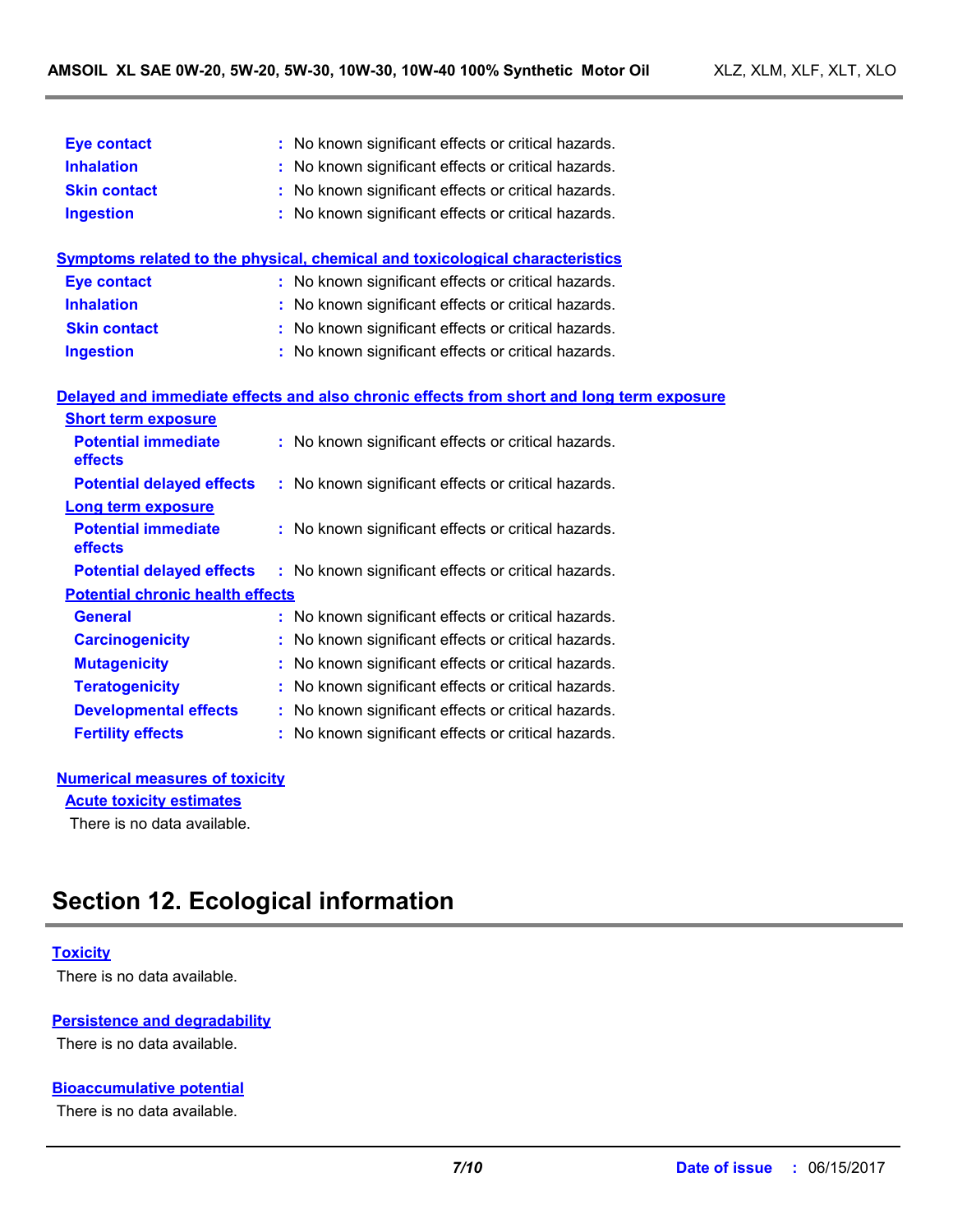| <u>Mobility in soil</u><br><b>Soil/water partition</b><br><b>coefficient (Koc)</b> | $\therefore$ There is no data available.            |
|------------------------------------------------------------------------------------|-----------------------------------------------------|
| <b>Other adverse effects</b>                                                       | : No known significant effects or critical hazards. |

### **Section 13. Disposal considerations**

The generation of waste should be avoided or minimized wherever possible. Disposal of this product, solutions and any by-products should comply with the requirements of environmental protection and waste disposal legislation and any regional local authority requirements. Dispose of surplus and non-recyclable products via a licensed waste disposal contractor. Waste should not be disposed of untreated to the sewer unless fully compliant with the requirements of all authorities with jurisdiction. Waste packaging should be recycled. Incineration or landfill should only be considered when recycling is not feasible. This material and its container must be disposed of in a safe way. Empty containers or liners may retain some product residues. Avoid dispersal of spilled material and runoff and contact with soil, waterways, drains and sewers. **Disposal methods :**

## **Section 14. Transport information**

|                                      | <b>DOT</b>               | <b>TDG</b>     | <b>IMDG</b>    | <b>IATA</b>    |
|--------------------------------------|--------------------------|----------------|----------------|----------------|
| <b>UN number</b>                     | Not regulated.           | Not regulated. | Not regulated. | Not regulated. |
| <b>UN proper</b><br>shipping name    |                          |                |                |                |
| <b>Transport</b><br>hazard class(es) |                          |                |                |                |
| <b>Packing group</b>                 | $\overline{\phantom{a}}$ | -              |                |                |
| <b>Environmental</b><br>hazards      | No.                      | No.            | No.            | No.            |
| <b>Additional</b><br>information     |                          |                |                |                |

**AERG :** Not applicable

**Special precautions for user Transport within user's premises:** always transport in closed containers that are **:** upright and secure. Ensure that persons transporting the product know what to do in the event of an accident or spillage.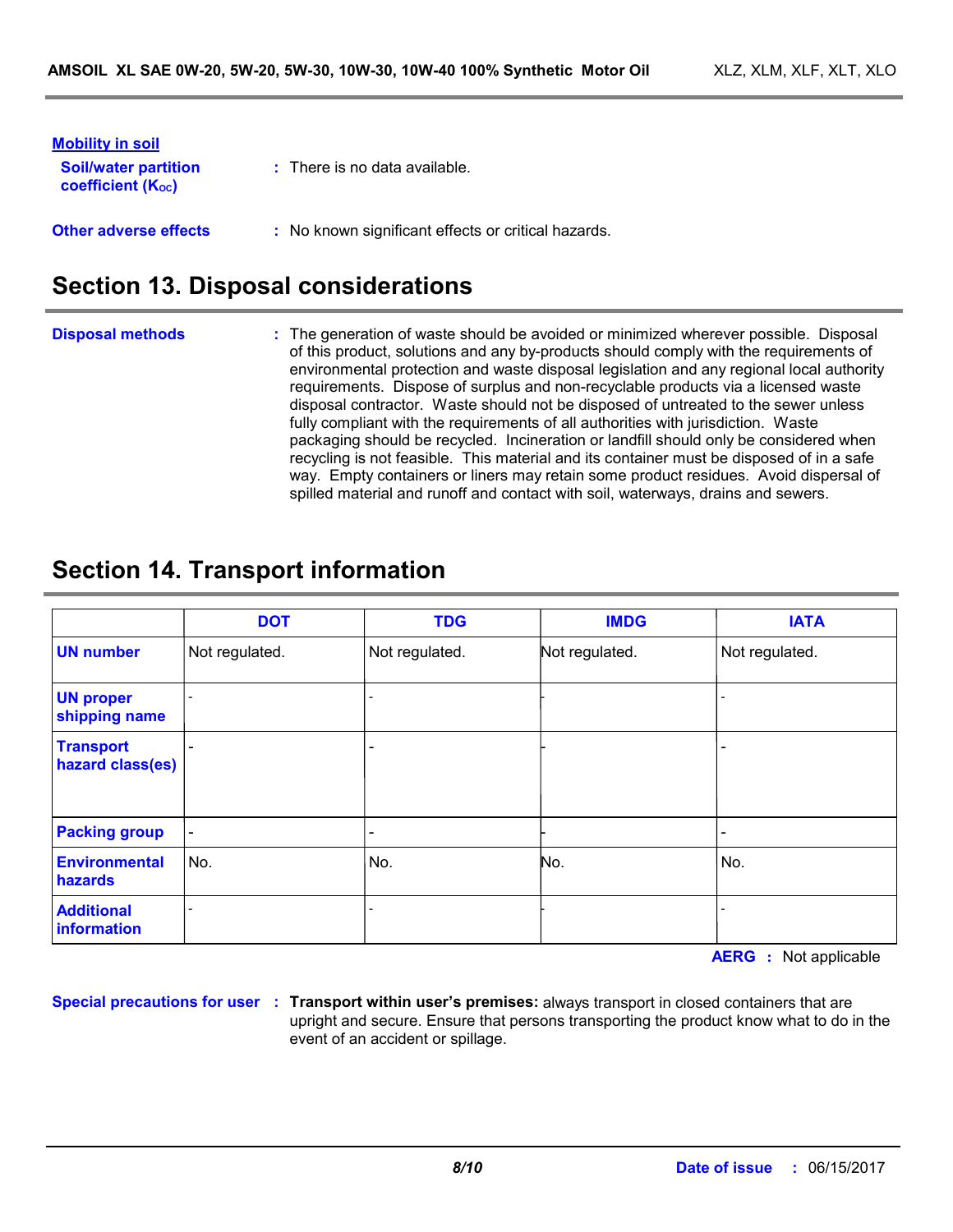**Transport in bulk according :** Not available. **to Annex II of MARPOL and the IBC Code**

# **Section 15. Regulatory information**

| <b>U.S. Federal regulations</b>                                                   | : United States inventory (TSCA 8b): All components are listed or exempted.<br>Clean Water Act (CWA) 307: Zinc Alkyldithiophosphate<br>Clean Water Act (CWA) 311: Fumaric acid; Ethylenediamine |
|-----------------------------------------------------------------------------------|-------------------------------------------------------------------------------------------------------------------------------------------------------------------------------------------------|
| <b>Clean Air Act Section 112</b><br>(b) Hazardous Air<br><b>Pollutants (HAPS)</b> | : Not listed                                                                                                                                                                                    |
| <b>Clean Air Act Section 602</b><br><b>Class I Substances</b>                     | : Not listed                                                                                                                                                                                    |
| <b>Clean Air Act Section 602</b><br><b>Class II Substances</b>                    | : Not listed                                                                                                                                                                                    |
| <b>DEA List I Chemicals</b><br>(Precursor Chemicals)                              | : Not listed                                                                                                                                                                                    |
| <b>DEA List II Chemicals</b><br><b>(Essential Chemicals)</b>                      | : Not listed                                                                                                                                                                                    |
| <b>CADA 2001204</b>                                                               |                                                                                                                                                                                                 |

### **SARA 302/304**

### **Composition/information on ingredients**

|                              |                                                                 |            |       | <b>SARA 302 TPQ</b> |       | <b>SARA 304 RQ</b> |  |
|------------------------------|-----------------------------------------------------------------|------------|-------|---------------------|-------|--------------------|--|
| <b>Name</b>                  |                                                                 | <b>EHS</b> | (Ibs) | (gallons)           | (Ibs) | (gallons)          |  |
| Ethylenediamine              |                                                                 | Yes.       | 10000 | 1337.1              | 5000  | 668.5              |  |
| <b>SARA 304 RQ</b>           | : 101010101 lbs / 45858585.9 kg [14241529.1 gal / 53910052.1 L] |            |       |                     |       |                    |  |
| <b>SARA 311/312</b>          |                                                                 |            |       |                     |       |                    |  |
| <b>Classification</b>        | : Not applicable.                                               |            |       |                     |       |                    |  |
| <b>SARA 313</b>              |                                                                 |            |       |                     |       |                    |  |
| No products were found.      |                                                                 |            |       |                     |       |                    |  |
| <b>State regulations</b>     |                                                                 |            |       |                     |       |                    |  |
| <b>Massachusetts</b>         | : None of the components are listed.                            |            |       |                     |       |                    |  |
| <b>New York</b>              | None of the components are listed.                              |            |       |                     |       |                    |  |
| <b>New Jersey</b>            | None of the components are listed.<br>t.                        |            |       |                     |       |                    |  |
| <b>Pennsylvania</b>          | None of the components are listed.                              |            |       |                     |       |                    |  |
| <b>California Prop. 65</b>   |                                                                 |            |       |                     |       |                    |  |
| No products were found.      |                                                                 |            |       |                     |       |                    |  |
| <b>Canada</b>                |                                                                 |            |       |                     |       |                    |  |
| <b>Canadian lists</b>        |                                                                 |            |       |                     |       |                    |  |
| <b>Canadian NPRI</b>         | : None of the components are listed.                            |            |       |                     |       |                    |  |
| <b>CEPA Toxic substances</b> | : None of the components are listed.                            |            |       |                     |       |                    |  |
|                              |                                                                 |            |       |                     |       |                    |  |